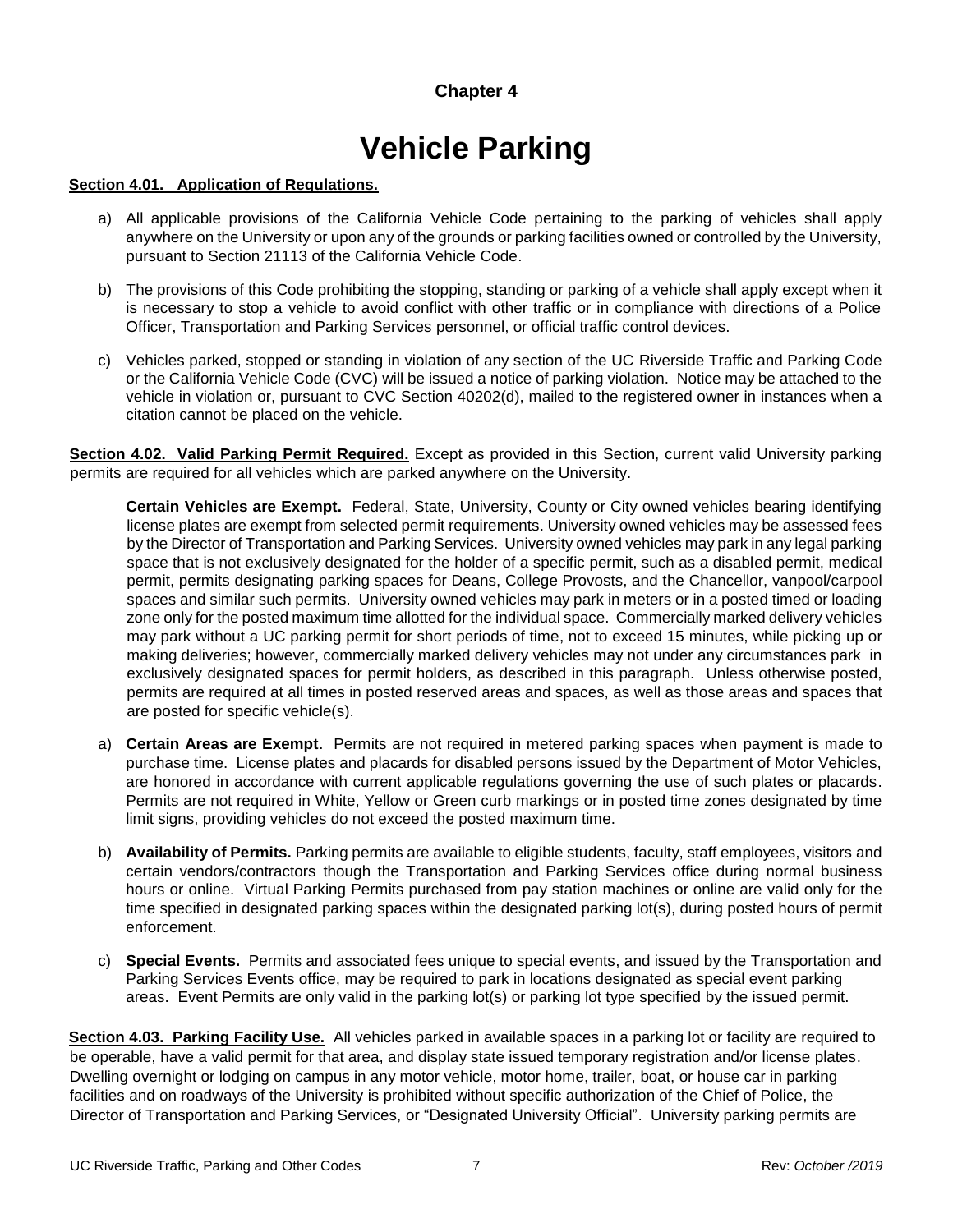valid only in designated parking facilities. .Descriptive maps which indicate permits required for each parking facility are available at Transportation and Parking Services office.

**Section 4.04. Display of Parking Permit.** Parking permits displayed in or on a vehicle must be positioned so that the entire permit is clearly visible to enforcement officers.

**Section 4.05. Transferred Permit.** Parking permits are not transferrable. The use of a parking permit is limited to the person(s) to whom the permit has been issued and only for the specific vehicle(s) for which the permit has been issued.

**Section 4.06. Reserved & Restricted Parking Areas.** Where spaces or areas are posted to indicate that parking is restricted to the use of certain individuals or vehicles, all vehicles parked in such spaces must conform to the posted restrictions. Spaces referred to include but are not limited to those spaces set aside for: compact vehicle parking, specific vehicle license plates, persons with disabilities, persons with medical parking permits, housing officials in and around residence hall areas, service vehicles and Administrative Officers of the University. Unless exempted in Section 4.02 of this Chapter or by California Vehicle Code, vehicles using such restricted parking spaces must be issued the appropriate University parking permit(s). Unless posted otherwise, reserved/restricted parking spaces and areas are enforced at all times.

- a) **Reserved Parking.** No vehicle shall park in any space or area that is posted as being reserved for specific vehicle(s), other than the vehicle specified.
- b) **Restricted Parking.** The parking of an unauthorized vehicle in any space, area or roadway that is posted as being restricted, or having restricted vehicle access, is prohibited.
- c) **Reserved Lots and Spaces for Residents of Campus Housing.** The parking of any vehicle in a parking lot or space reserved for residents of campus housing is prohibited unless the vehicle has been issued the appropriate valid housing permit.
- d) **Campus Housing Permits on Campus.** Parking permits issued for specific campus housing areas are only valid for the assigned parking space of the residential permit holder and are not valid for any other campus parking facility.

**Section 4.07. Expired Meter or Pay Stall.** No vehicle shall park at a meter or pay parking space stall, during posted hours of enforcement, unless the time for which the vehicle is parked has been paid. Each consecutive Instance of parking at an expired meter beyond the maximum posted time limit shall constitute a separate violation.

a) No vehicle shall be parked in a space that is serviced by an inoperable parking meter for a time period beyond the maximum posted time limit. Each consecutive instance of parking beyond the maximum posted time limit shall constitute a separate violation.

"Inoperable parking meter" means a meter designated for an individual parking space, which has become inoperable and cannot accept payment in any form or cannot register that a payment in any form has been made.

b) No vehicle shall be parked in a pay parking space that is serviced by an inoperable parking payment center, for a time period beyond the maximum posted time limit. Each consecutive instance of parking beyond the maximum posted time limit shall constitute a separate violation.

"Inoperable parking payment center" means an electronic parking meter or pay station machine serving two or more parking spaces that is closest to the space where a person has parked and that cannot accept payment in any form, cannon register that a payment in any form has been made, or cannot issue a receipt that is required to be displayed in a conspicuous location on or in the vehicle.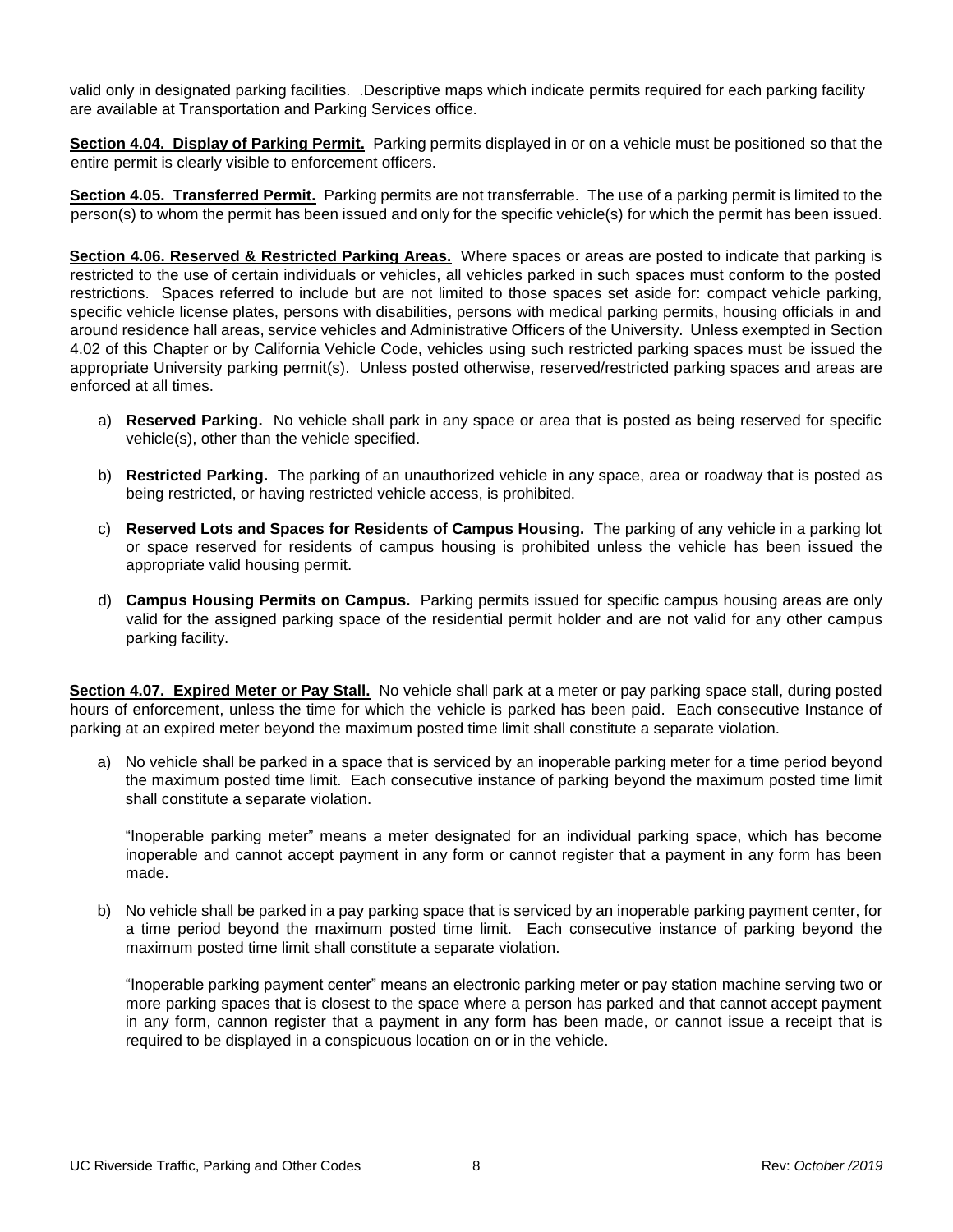## **Section 4.08. Signs or Curb Markings to Indicate No Stopping and Parking Restrictions.**

When signs or curb markings as authorized under this Code are in place, no persons shall stop, stand or park a vehicle or place any material in such a matter as to make such sign or curb marking illegible. Unless otherwise posted, zones described in subsections below this section, shall be applicable at all times.

- a) **Red** indicates no stopping, standing, or parking, whether the vehicle is attended or unattended, except that a bus while loading or unloading, may stop in a red zone marked or signposted as a bus loading zone.
- b) **Yellow** means no stopping, standing or parking at any time for any purpose other than the immediate loading or unloading of passengers or the loading or unloading of materials as posted by local ordinance. Unless otherwise posted, loading or unloading of passengers shall be immediate, nor the loading or unloading of materials more than twenty minutes. In the absence of yellow curb markings, signs will be posted to clearly indicate that the area is restricted to loading or unloading only. Each consecutive instance of parking beyond the maximum time limit posted shall constitute a separate violation.
- c) **White** means no stopping, standing or parking for any purpose other than the immediate loading or unloading of passengers as posted by local ordinance. Such restrictions shall apply at all times. Any unattended vehicle that is stopped, standing or parked in a white zone is subject to citation. Each consecutive instance of parking beyond the maximum time limit allowed shall constitute a separate violation.
- d) **Green** shall mean that at any time, unless otherwise posted, there will be no standing or parking for longer than the posted maximum time limit. Each consecutive instance of parking beyond the maximum time limit allowed shall constitute a separate violation.

#### **Section 4.09. Parking Space Markings.**

- a) **Not Parked in Marked Space.** No vehicle shall be stopped, left standing, or parked other than within a single marked designated parking space.
- b) **Parked Out of Space-Across Lines.** Only one vehicle is permitted per marked space. No vehicle shall be stopped, left standing, or parked outside the limits of or over the lines of a single marked designated parking space.
- c) **Oversized Vehicles. Any vehicle that cannot be parked in a single space because of its size or shape, must be issued a valid parking permit by Transportation and Parking Services, and must be** parked the lot specifically identified by the Transportation and Parking Services office. Oversized vehicle parking is limited and subject to availability.

Multi-Year, annual or quarterly permits will not be issued for oversized vehicles.

d) **Trailers-Trailered Vehicles.** Any trailer or trailered vehicle connected to a towing vehicle that cannot be parked in a single space because of its size or shape, must be issued a valid parking permit by Transportation and Parking Services. All such vehicles must be parked at the lot specifically identified by the Transportation and Parking Services office. Parking for trailers and trailered vehicles is limited and subject to availability.

Multi-Year or annual permits will not be issued for trailers or trailered vehicles.

Motorcycles are not allowed to park outside of the motorcycle designated parking area (see Section 4.09a & 4.09b).

**Section 4.10. Overtime Parking.** When authorized signs are in place giving notice and specifying specific time limits of parking on any portion of the University, no person shall park, stop or leave standing any vehicle for a period in excess of the maximum time limit posted. Each consecutive instance of parking beyond the maximum time limit posted shall constitute a separate violation.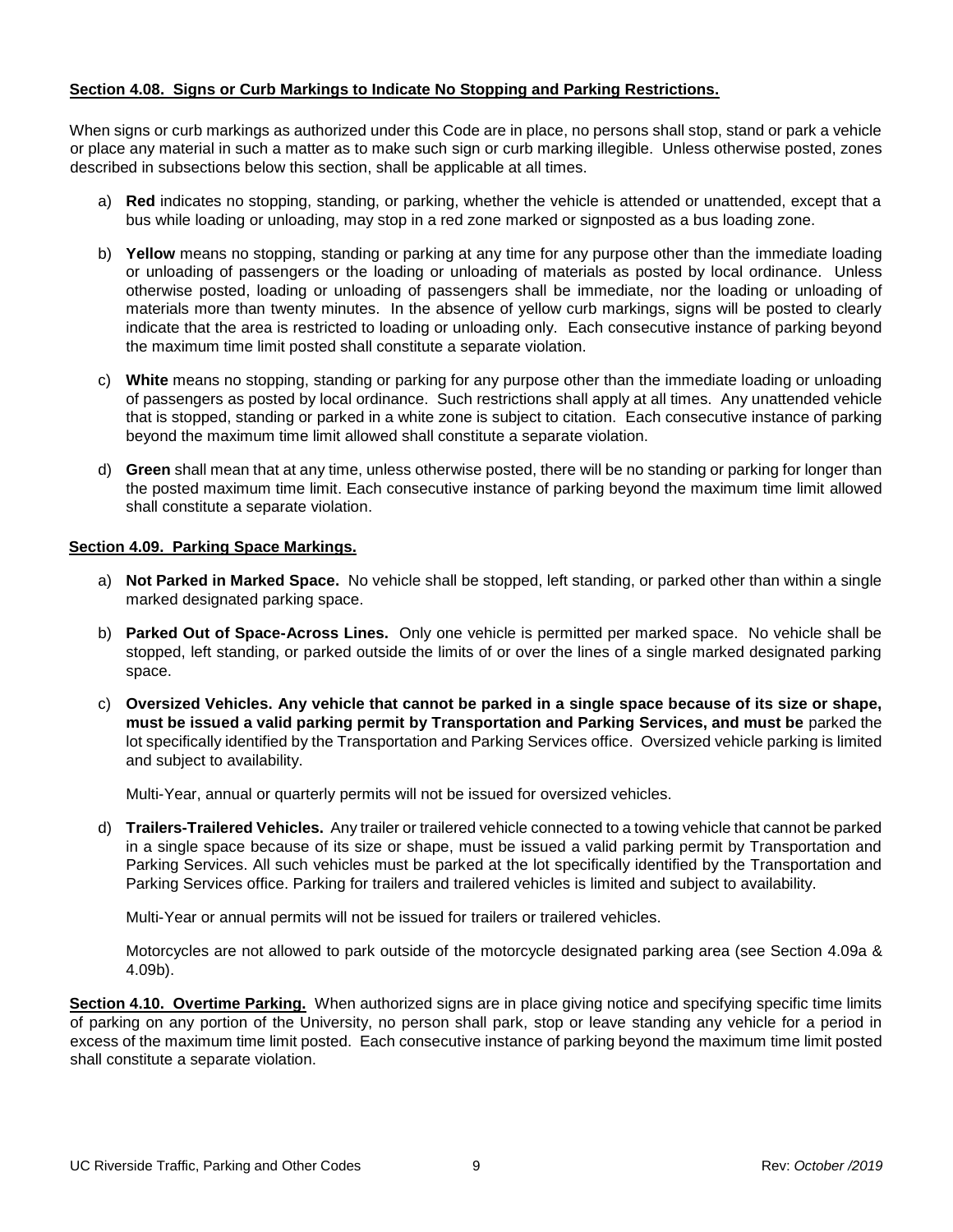# **Section 4.11. Removal of Tire Markings – Reparking in Same Zone.**

- a) **Removal of Marking**. No person shall remove, obliterate or conceal any chalk mark or other distinguishing mark used by any police officer or enforcement officer in connection with enforcement of parking regulations.
- b) **Reparking in Same Zone**. Where a time limit is established by official signs and/or markings, no vehicle may be reparked in the same or any other space with established time limit within the same parking lot, or zone, in order to extend the vehicle's parking time beyond the time limits established. For purposes of this section, a vehicle shall be deemed to be reparked and in violation of this section despite any movement of the vehicle unless the vehicle is moved to another parking lot, or zone, with a different parking lot number, street or zone name than the one the vehicle was originally parked upon. It is no defense that the vehicle had been moved out of the zone for less than one hour before reparked in that zone.

**Section 4.12. Parking Prohibited.** No vehicle shall be parked in any area or upon any street or roadway or portion thereof when authorized signs or markings are in place prohibiting same. Such signs or markings will designate such areas by bearing the legend "No Parking Anytime" or "No Parking."

**Section 4.13. Temporary "No Parking".** The Director of Transportation and Parking Services, Chief of Police, and their designees, are authorized to erect or place temporary "No Parking" signs on the University when necessary. No vehicle shall be parked or left standing in violation of such temporary restrictions. Also see Section 2.05.

**Section 4.14. Temporary "Reserved Parking".** The Director of Transportation and Parking Services, the Chief of Police, and their designees, are authorized to erect or place temporary "Reserved Parking", "Temporary Reserved" or temporary accessible parking signs on the University when necessary. No vehicle shall be parked or left standing in violation of such temporary restrictions. Also see Section 2.05.

**Section 4.15. Parking in Undesignated Area.** No vehicle shall be stopped, parked or left standing in or upon a landscaped or unpaved area that is not marked for parking. Authorized University utility and emergency vehicles are exempt from this provision.

**Section 4.16. Obstruction.** No vehicle shall be stopped, parked or left standing so as to interfere with or impede the normal flow of vehicle or pedestrian traffic, nor that blocks access to areas that have a temporary barricade or bollard. A temporary barricade or bollard is one that can be removed in case of an emergency, or to allow authorized service access.

**Section 4.17. Blocking Ramps.** No vehicle shall be stopped, parked or left standing so as to interfere with or impede upon the use of ramps installed for the purpose of assisting the movement of persons with disabilities, or any ramp installed for the purpose of providing ease of access for pedestrians, vehicles, equipment or materials.

**Section 4.18. Permits Property of the University.** Parking permits are the property of the University and may be invalidated, revoked, confiscated, canceled or recalled in any reasonable manner by any UC Police Officer or UCR Transportation and Parking Services personnel.

# **Section 4.19. Invalid Permits.**

- a) **Display of Canceled or Revoked Permit, Plate, or Placard.** Canceled or revoked University parking permits, state issued plates, and placards are invalid. Canceled or revoked University parking permits, state plates, and placards may be confiscated or fully or partially destroyed as appropriate by any UC Police Officer or UCR Transportation and Parking Services personnel.
- b) **Display of Lost or Stolen Parking Permit, Plate, or Placard.** The use or display of permits, plates, or placards reported lost or stolen is prohibited. Permits, plates, or placards that have been reported lost or stolen may be confiscated as appropriate by any UC Police Officer or UCR Transportation and Parking Services personnel**.**  Once found, a permit, plate or placard previously reported as lost or stolen, must be reported as found.
- c) **Display of Altered or Counterfeit Parking Permit, Receipts, Plate or Placard.** Altered, forged, or counterfeited University parking permits, pay stall machine receipts, and state issued plates and placards is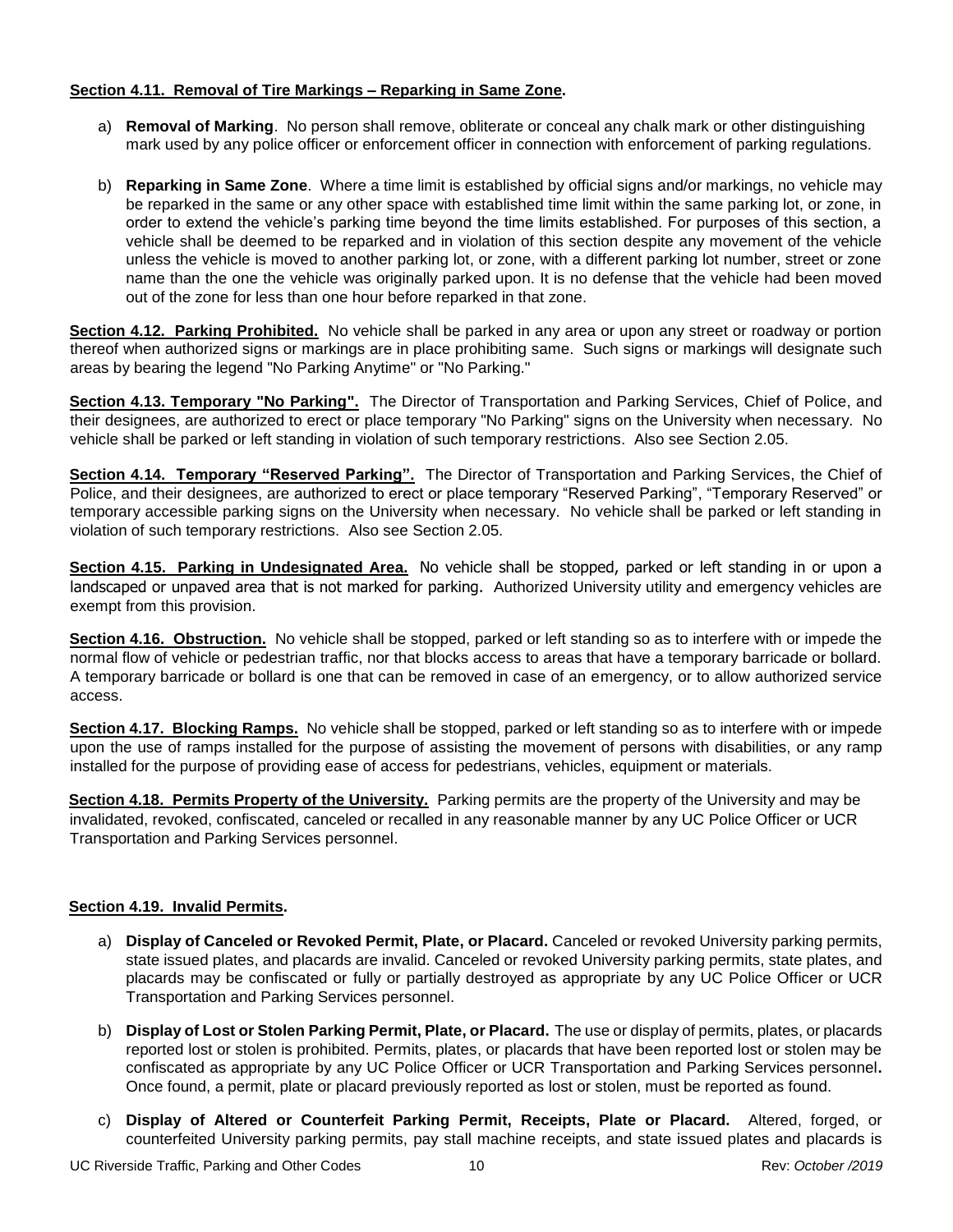prohibited. Altered, forged, or counterfeited University permits, receipts, and state plates and placards may be confiscated or fully or partially destroyed as appropriate by any UC Police Officer or UCR Transportation and Parking Services personnel in any reasonable manner.

**Section 4.20. Special Permits.** Parking privileges may be extended to individuals by Transportation and Parking Services under special circumstances. The user of such a parking permit is subject to the express limitations indicated for the permit. Such permits will be valid only during the times and in the areas designated for the permit at the time of issuance. No unauthorized individuals or departments may grant special parking privileges. Under emergency conditions, the Chief of Police, the Director of Transportation and Parking Services, or their designee, shall have authority to assign parking privileges as needed.

**Section 4.21. Parking on Pedestrian Walks and Bicycle Paths.** No motor vehicle shall be stopped, parked or left standing on any pedestrian walk, pedestrian corridor, or bicycle path in such a manner as to block, impede, or hinder the movement of bicyclists or pedestrians.

# **Section 4.22. Parking in Bicycle Parking Areas.**

No motor vehicle shall be parked, stopped, or left standing in any designated bicycle parking area,

**Section 4.23. Fire Lane.** No motor vehicle shall be parked or left standing within the boundaries of a designated fire lane.

**Section 4.24. Overnight Parking.** Overnight parking of vehicles is prohibited unless the vehicle has been issued an appropriate permit by Transportation and Parking Services.

**Section 4.25. Extensive Auto Repair.** No motor vehicle shall be parked or left standing on any part of the University if the vehicle is discharging hazardous fluid and/or materials or in need of any repairs other than minor emergency repairs.

**Section 4.26. Storage of Vehicles.** Long term storage of non-University vehicles on University property, even if the vehicle is operable, is prohibited unless authorized in writing by the Director of Transportation and Parking Services or their designee. Any vehicle deemed as abandoned as defined by the California Vehicle Code will be removed from the University at the owner's expense.

**Section 4.27. Vehicle Parking/Storage in Buildings.** No motor vehicle, motorcycle or motorized bicycle shall be parked, stored or left standing within any building, structure or area not specifically designated for such purpose on the University. The Police Department and Transportation and Parking Services is authorized to remove such vehicles immediately and store them at the owner's expense.

**Section 4.28. Parking Spaces for the Disabled.** Parking in spaces designated for disabled persons or disabled veterans shall be enforced pursuant to Section 22507.8 of the California Vehicle Code.

#### **Section 4.29. Medical Space.**

- a) No vehicle shall be parked or left standing in any posted medical permit parking space unless the vehicle has been issued a valid UCR medical parking permit, or a valid Disabled Persons Placard that is displayed with a valid UCR parking permit.
- b) No vehicle shall obstruct, block, or otherwise impede access to posted medical permit parking spaces.

**Section 4.30. Hazard.** Any vehicle stopped, parked or left standing on the University that is deemed a hazard by an officer of the Fire Department, UC Police Department, Transportation and Parking Services personnel may be cited and/or removed at the owner's expense.

**Section 4.31. Vehicle Immobilization ("Booting").** Any vehicle that is immobilized, or booted, on the University is subject to additional service fees for the placement and removal of the immobilization device.

**Section 4.32. Unauthorized Removal of Immobilization Device ("Boot").** No unauthorized person shall remove, damage, attempt to drive away, or otherwise interfere with the placement of a boot.